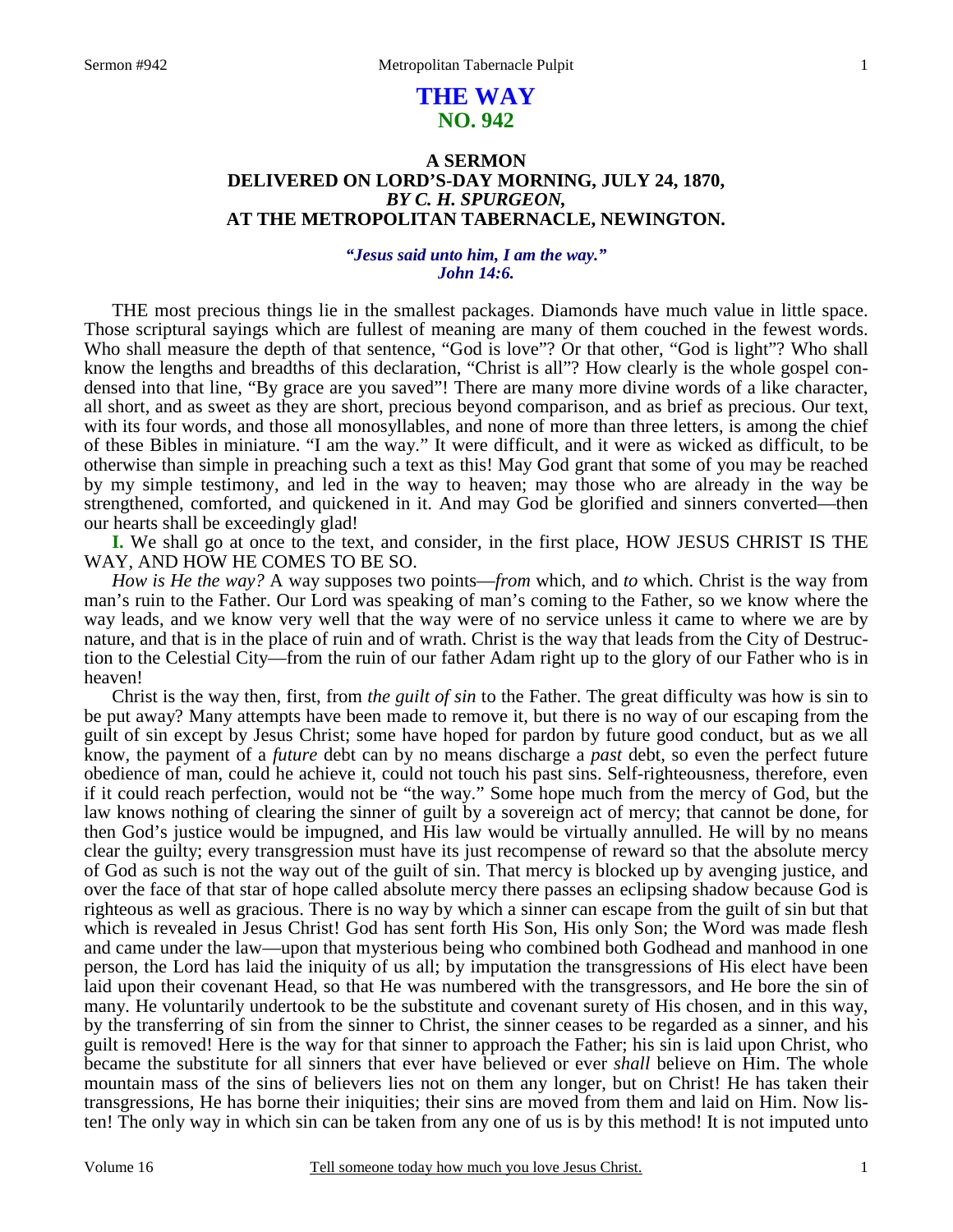*us*; it is imputed unto *HIM,* but think not that the sin which was laid upon Christ of old lies upon Christ now. It does not, for the day came when the punishment for all that sin was demanded; the sword of vengeance awoke against human sin, and it would have destroyed all the flock, but the Shepherd came into the place of the flock, and He bore the strokes of the sword; and there upon yonder once accursed, but now forever blessed tree, the Savior endured the fullness of divine wrath on account of sin.

Now, where is the sin of His people? He has cast it into the depths of the sea! By bearing its punishment He has caused it no more to exist! It is as though it had never been! It is annihilated! It is gone! If it is searched for, it cannot be found! Jesus Christ, by His taking the sin, and then discharging all the liability that was due to God from that sin, has forever finished transgression—mark the word—made an end of sin, and brought in everlasting righteousness for His people! Now, sinner, if you would get away from your sin, Christ is the way; this is the way by which you can escape from it. I have already told you that your future reformation cannot remove your past sins; neither can the mercy of God, considered as an Attribute by itself, clear you from your sin. But this wonderful deed of love and wisdom, this marvelous transaction that makes heaven and earth ring with grateful songs when glorified spirits see further into it, and when angelic intellects are able to grasp it—this wondrous transaction can clear you from sin as it has cleared many of us! For we are this day before God justified, so that none can lay anything to our charge! Sinners we are in ourselves, but not sinners before God's judgment seat, for Jesus has made us clean! We are whiter than snow, our sins being removed from us as far as the east is from the west by our great atoning substitute! Here is a way consistent with divine justice, a way exactly meeting what you need! Oh, I pray God that while the words are used, "I am the way," your spirit may say, "Blessed be His name, Jesus shall be *my* way; I will this day believe on Him and thus escape from my guilt."

The text refers to the guilt of sin, but then, "I am the way" is as true concerning the *wrath of God* on account of sin. You will see at once and therefore I need not use many words about it, that the way to escape from God's wrath is to escape from the sin which causes the wrath. Remove the cause, you remove the effect. Now, when the sin of God's people was moved from them to Christ, the wrath of God went where the sin went, and it fell upon Christ until He said, "My God, My God, why have You forsaken Me?" When that bitter cup of wrath had been drained to its dregs, it was emptied forever, and not one drop was left for a believing soul to taste! The wrath of God towards the believer has ceased to be, and at this moment there is no angry thought in God's heart towards a justified person. Whoever has believed in Christ, his sins were laid on Christ, and punished in Christ, and God is not, and cannot be angry with the man for whom Jesus was a substitute—for he has no sins for God to be angry with! "Oh," you say, "but does he not sin?" He does, but it is not imputed to him, according to the saying of the psalmist in the 32<sup>nd</sup> Psalm—"Blessed is he whose transgression is forgiven, whose sin is covered. Blessed is the man unto whom the Lord imputes not iniquity." He commits sin, but it is not imputed to him, and so the wrath never comes on him! He is free from guilt and wrath; God has love to him, unbounded love, and though He may chasten him, yet this is not in anger, but with purposes of love to him for his spiritual and everlasting good. So you see, Christ is the way out of divine wrath as well as out of our sin.

And, listen. There comes upon us in consequence of sin, when the Lord deals with us and makes us see sin, *a deep and terrible depression of spirit.* It is in some more, and in some less, but in every case, "when the commandment came, sin revived, and I died." Sin, as soon as it is really felt in the soul to be sin, kills us, blasts our former hopes, crushes our pride, lays us like bruised and mangled things before the burning throne of justice! Oftentimes souls have been heard to cry, "There is no soundness in my flesh because of Your anger! Neither is there any rest in my bones because of my sin. For my iniquities are gone over my head: as a heavy burden, they are too heavy for me. My wounds stink and are corrupt because of my foolishness." Many such expressions, it may be, you, my awakened hearer, have been made to utter, but oh, if you come to see that all this sin of yours is *not* yours, that in Christ Jesus God has put away your sins by your Savior's bearing them, and enduring their punishment, I say, if you see this, you will speedily rejoice! In a moment those waves of His wrath will pass away from you, and your spirit will sing, "Hope in God: for I shall yet praise Him who is the health of my countenance, and my God." I know a truly awakened conscience never will believe in the pardon of sin without atonement first made, but when you hear that atonement has been made, that Christ suffered instead of you, that His death has glorified the justice of God more than your lying in hell could have glorified Him, that His atonement is to God's injured law a better vindication than even your eternal *destruction*—do you not see it, do you not lay hold on it, and does not your heart leap at the sound of this glorious gospel of the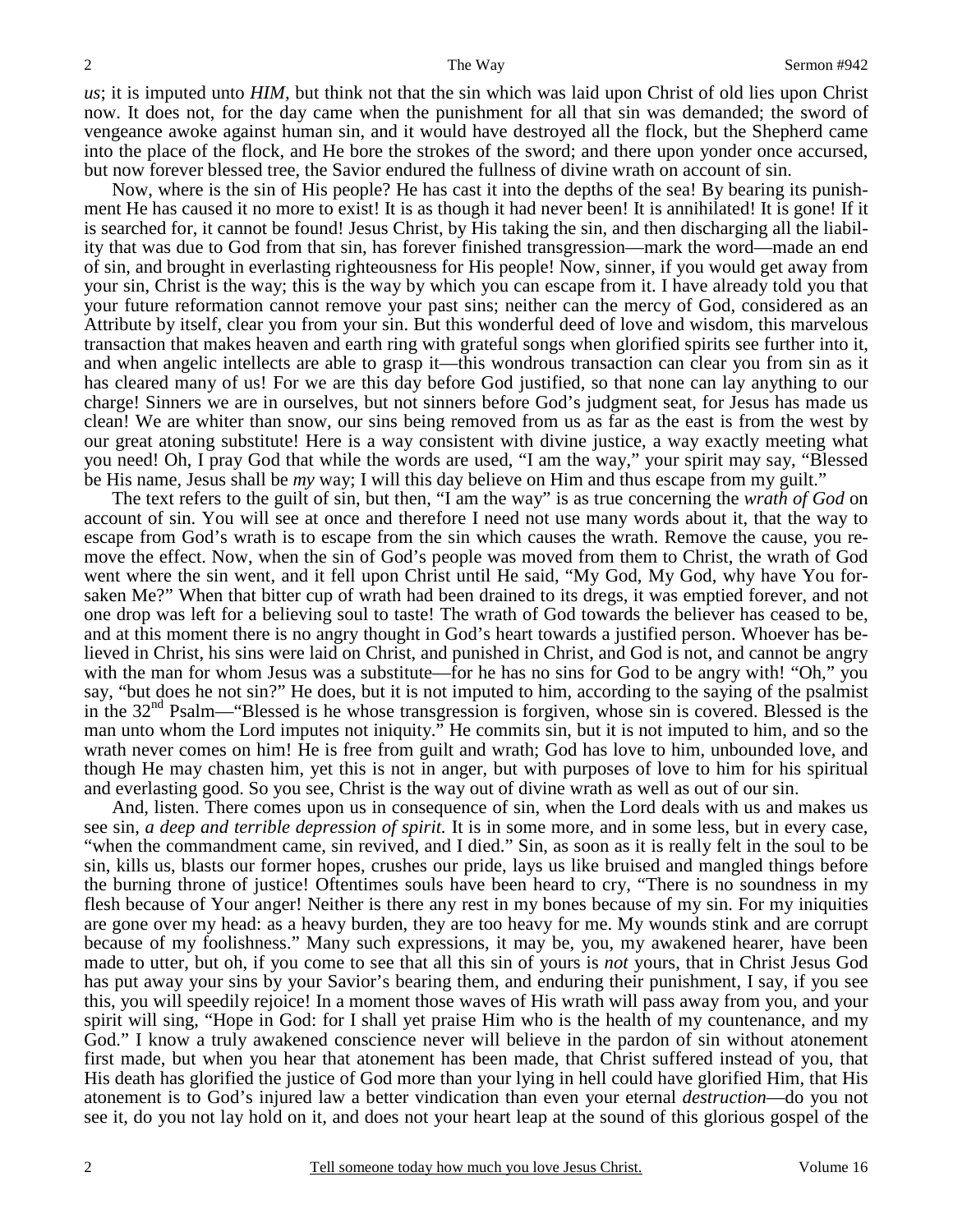blessed God? Christ is the way then, out of the guilt of your sin, out of the wrath of God for your sin, and out of your sense of that wrath!

But more, Christ is the way to escape from the *power of sin.* The great objective of a penitent soul is to get away from the tyranny and slavery of evil habits and corrupt desires. A man may break off some of his sins by his own unaided efforts; for instance, no man need be a drunk—common determination may have done with those intoxicating cups. No man need be a swearer; let him understand what a wantonness of iniquity there is in that sin and he may surely give it up! Still, sin dwells in fallen creatures, and the imagination of the thoughts of their hearts is evil and that continually. Who can bring a clean thing out of an unclean? Man, your sinfulness is such that you can not cease from sin; but man, there is a power above and beyond you which can deliver you from the power of sin and make you holy! It is found in Christ Jesus, in Christ Jesus as I have preached Him to you this day! Let me tell you my own experience: whenever I feel that I have sinned and desire to overcome that sin for the future, the devil at the same time comes to me and whispers, "How can you be a pardoned person, and accepted with God while you sin in this way?" If I listen to this, I drop into despondency, and if I continued in that state I would fall into despair, and would commit sin more frequently than before! But God's grace comes in and says to my soul, "You have sinned, but did not Jesus come to save sinners? You are not saved because you are righteous, for Christ died for the ungodly." And my faith says, "Though I have sinned, I have an advocate with the Father, Jesus Christ the righteous, and though I am guilty, yet by grace I am saved, and I am still a child of God." And what then? Why, then the tears begin to flow, and I say, "How could I ever sin against my God who is so good to me? Now I will overcome that sin," and by His grace, I get strong to fight with sin through the conviction that I am God's child! Doubts and fears, and the thought that God is angry only drive you further into sin; but the faith, which in the teeth of sin still believes in God's love, and still believes in the perfect pardon Christ has given, which God Himself can never take back again—that holy faith which still clings to the cross with, "If I perish I perish, but to this atoning sacrifice I cling"; that faith, I say, makes you strong against sin! The saints in glory overcame through the blood of the Lamb, and there is no other way of overcoming! The precious blood of atonement, wherever sprinkled, kills sin, and he who lives in the full belief of it will be purified from sinful habits, as says that precious text—"If we walk in the light, as He is in the light, we have fellowship one with another, and the blood of Jesus Christ His Son cleanses us from all sin." It is walking under a sense of divine love as manifest in Christ; it is walking with the full conviction of pardon through the blood that brings to us freedom from the reigning power of sin! So, soul, Jesus Christ is "the way" to escape from sin, its guilt, its wrath, its fear, its power!

Now we must have a word or two upon the other end of the way. I said it was *from* sin, *to* what? *To the Father!* Now the way to the Father is alone by Jesus Christ. We have for this the express saying of Christ—"No man comes unto the Father, but by Me." We hear talk of getting to God the Father by Nature, but it is a ladder too short to reach the infinite. God is somewhat seen in His works, but I believe those who have seen the grandest works of God, and have also seen God in Christ, will tell you that God is no more mirrored in His works than is the whole universe in a dewdrop! Earth is not broad enough to reflect the image of God. He does not mirror Himself in the sea—it is a glass too small to show the Deity. He cannot reveal His whole glory in the materialism of this poor world of ours—its axles would groan and crack beneath the weight of Deity. It is in Christ that Jehovah reveals Himself more fully than in all nature, though you summon sun, moon, and stars, and read all their hieroglyphs! God is revealed in Christ in a way in which He cannot be in anything of time or of space.

Learn then, that we get our best apprehensions of the Father through the Son. "He who has seen Me has seen the Father." It is only by Christ that we realize the Fatherhood of God! I do not believe any man has any idea of what the Fatherhood of God is till he knows Jesus Christ as the first-born among many brethren, and knows the power of His atonement to bring us near to God. The common Fatherhood teaching that God is the Father of us all because He made us all, is not true in the most real and tender sense of Fatherhood! A potter makes 10,000 vessels, but he is not the father of one of them. It is not everything that a man makes that he is the father of, or if he is so called, it is only in a modified sense. We are God's children when we are created anew in Christ Jesus; when regeneration has made us partakers of the divine nature. Sonship is no ordinary privilege common to *all* mankind; it is the high prerogative of the chosen, for what says the Scripture—"Behold, what manner of love the Father has bestowed upon us, that we should be called the sons of God: therefore the world knows us not, because it knew Him not." When we are adopted into the divine family, then, and not till then, do we know God as the Father!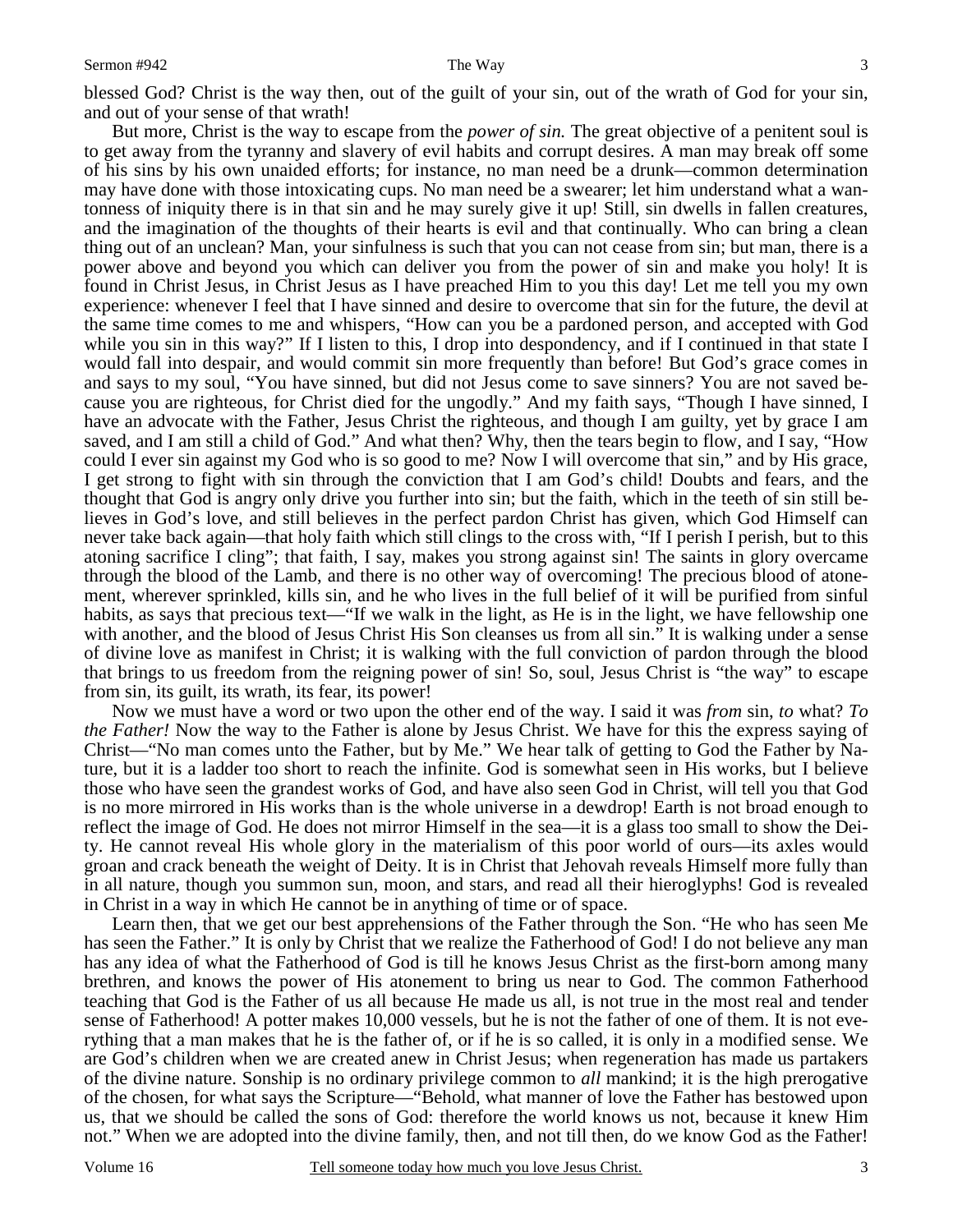As for unbelievers, they have not known the Father, for our Lord says, "O righteous Father, the world has not known You." He that has seen Christ has seen the Father, and only he; but the very essence of Christ is seen in His expiatory death, and therefore we can never grasp the Fatherhood of God till we have believed in the atonement of His Son! "Whoever denies the Son, the same has not the Father, but He that acknowledges the Son has the Father also." May we, then, realize the Father through knowing in very deed the Lord, for to a knowledge of the Father He is the only way.

Again, Jesus is the way to *conscious acceptance with the Father.* I know, my dear troubled friend, you feel this morning that you would give anything and everything if you could know that God had accepted you, and loved you, and that you were His dear child. Now, you can never know this until first you come to the cross and see Jesus Christ dying there as a substitute for you and for all who trust Him. You trust Him—your sins are on Him; you are clear. The very next feeling of your soul will be, "I am not only pardoned in Christ, but I am accepted before God in Christ Jesus, for Christ's sake, and as one with Christ I am now dear to God. And what is very marvelous, I am as dear to God as Jesus Christ Himself is! I am brought as near as Christ is! I am what Christ is, for He who was once my representative in my sin, and bore the wrath of God for me, is now my representative in His glory, and has obtained favor and innumerable blessings for me." This is a blessed thing! "The Father Himself loves you." "Made near by the blood of Christ." "Beloved, now are we the sons of God, and it does not yet appear what we shall be: but we know that when He shall appear, we shall be like He. For we shall see Him as He is." The gift of Christ to us is a full proof of divine love, and wherever it is received it is the proof of God's love to the receiver.

So, too, the way to have *communion with the Father* is the same. "Oh how I long to talk with God," says one. "He seems to be a long way off, and the thick darkness shuts Him out from me; O that I could speak with Him, even though the only words I said would be that of the returning prodigal: 'Father, I have sinned against heaven and before You.'" Beloved, when you see Jesus Christ who bore your sins in His own body on the tree; when you see Him ascending up to heaven, you have access with boldness unto God, because Christ has entered within the veil and stands in the presence of God for you! You talk with God when you draw near in Jesus Christ; your conviction that all your sin is put away through Him, that you are accepted through Him, that you live in Him as the member lives in the body, that He is your covenant head, and that His honors and glories are all reflected upon you—this assured belief brings you so near to God that as a man speaks with his friend, even so do you commune with Him! "Truly, our fellowship is with the Father, and with His Son Jesus Christ."

Again, we by Jesus *come to resemble the Father.* There is no way to get the likeness of the Father except by learning God's love in the person of His dear Son. Here, too, Christ is the way. You imitate Christ, and so become like the Father; you commune with Jesus Christ, and as you talk with Him, His character sacredly operates upon yourself, and you are changed from glory to glory, as by the image of the Lord. I believe dear brothers and sisters that the moment we forget Christ, and then seek after personal sanctification; we are trying to get to our journey's end by declining to tread the road to it. It is, at least I find it so, impossible to grow in grace except by abiding evermore at the foot of the cross! When I know by faith, not by any other evidence than by faith that Jesus loved me, and gave Himself for me; when I see grace magnified in sin laid on *Him* rather than on *me,* and when I see justice magnified in that sin being put away by Him; and when I see grace and justice together, clasping hands in solemn covenant to secure my soul against all fear of risk, then I feel that I am master over sin! Then I feel my soul loves God, yearns for God, mounts up to God—and then it is she becomes more like God than she was before! So Christ is the way from sin, with all we can say of it, to the Father, with all the blessed things that flow from His throne.

## **II.** WHAT SORT OF WAY IS CHRIST, AND FOR WHAT SORT OF PEOPLE?

First, let me say He is *the king's highway,* which means that He is the divinely-appointed way from sin to the Father. If we came to you, dear friends, who are seeking salvation, and told you of a way of mercy, you would naturally inquire, "Who said it was the way? Who appointed it?" And if we replied that it was appointed by the last council at Rome, I should not wonder if you felt serious doubts about the matter, and questioned whether a council of men could infallibly determine the way of grace! But I have to tell you this day that Jesus Christ is "the way" of God's appointment! Thus says the word of God—"Being justified freely by His grace through the redemption that is in Christ Jesus: whom God has set forth to be a propitiation through faith in His blood, to declare His righteousness for the remission of sins that are past, through the forbearance of God; to declare, I say, at this time His righteousness: that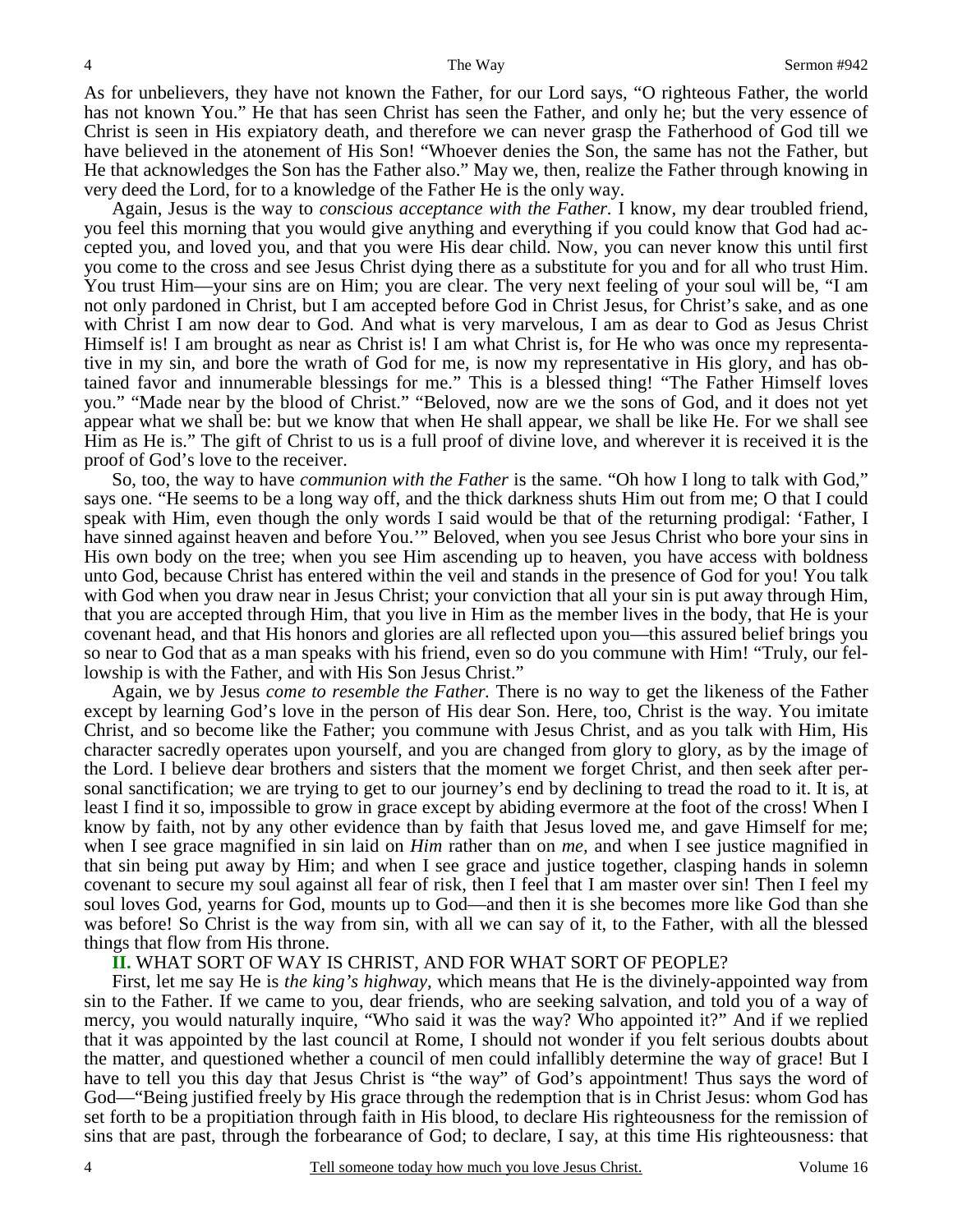He might be just, and the justifier of him which believes in Jesus." God the Father devised this plan of salvation by the transference of sin to Christ, and by the punishment of Christ the substitute, instead of us! It is clear to me that if God is satisfied with the way, I ought to be; if He, the grieved party, feels that Christ has finished the work, and that He can now justly forgive us, why need we raise questions? O God, if You can look at Jesus and be well-pleased in Him, surely I can! If You are perfectly content with the sufferings and death of Your dear Son, surely I may be! Now then, because it is the king's highway, (I recommend you, my hearers, to be very clear here), if you are trusting in Christ who is the way of divine appointment, if He were to fail you, which He cannot do, the blame would not lie with *you*, but with *Him* who appointed Him. I speak reverently. But He has appointed a way which cannot fail, for He is infinite wisdom and infinite power.

Then, as the king's highway is an open way, I can come to it and need ask no man's leave. If I am treading the king's highway, I cannot be a trespasser there. Poor sinner, Christ is the way from your sin to God, and you need ask nobody's leave to come to God through Jesus Christ! "He is able to save them to the uttermost them that come to God by Him." "Him that comes to Me," He said, "I will in no wise cast out." Come and welcome! God appoints the way, and when He appoints the way, He puts it thus in 1 John 2:21, "And He is the propitiation for our sins: and not for ours only, but also for the sins of the whole world"—in order that any sinner in the whole world who wills to come to the Father by Christ may pluck up courage and perceive that his sins have been laid on Jesus!

Again, it is *a perfect* way. "I am the way." The way from sin to the Father by Christ is complete. It would not be complete unless it came down where you are, but it does. Where are you? Up to your throat in drunkenness? Where are you? Defiled by evil living? soul, there is a road from where you may go right up to the immaculate perfection of the Blessed Savior at God's right hand, and that road is CHRIST! You have not to make a road to get to Christ—Christ comes to you where you are; the good Samaritan did not ask the wounded man to come to him and promise that then he would pour in the oil and wine; no, he came where he was and poured it in. Christ will come where you are! Saul of Tarsus did not go far to meet Christ. He was riding to the devil as fast as he could, but he was suddenly struck down, then and there where he was, and as he was—and Jesus spoke life to him! He can do just the same with you; you think you have some preparations to make, some feelings to pass through, something or other to perform before you may believe that Christ has taken your sins; but all you can do to make yourself fit for Christ is to make yourself *unfit!* All your preparations are but foul lumber—put them all away; you must come as you are, as a sinner, for Jesus came not to call the righteous, but sinners to repentance—"the whole have no need of a physician, but they who are sick." And if, as you are, you will come and take God's way, and trust Jesus with all your heart to save you, you will find He will prove to be the very Savior you need, for He is so perfect a road that there is nothing needed at the beginning; and nothing will be needed at the end! Some have supposed that faith in the atoning sacrifice may carry us a certain way, and after that we must stand on another footing. God forbid I should say a single word against good works! Did I not the other Sunday morning—(See #940, Volume 16—THE WINNOW-ING FAN—by the grace of God, for all 63 volumes of C. H. Spurgeon sermons in Modern English, and more than 574 Spanish translations, visit: www.spurgeongems.org) address you from these words, "Without Holiness no man shall see the Lord"? But good works are not the *way* to heaven, in whole or in part; they are *fruits of salvation*. They are the sure products of those who are saved, but they *do not save* a man! A faith that produces no works will never save anybody, but that which saves men is not the work which comes from the faith, but the faith itself, the faith in Jesus Christ; the top and bottom, the beginning and end of salvation lies in the Redeemer, not in us. "I am Alpha and Omega, the beginning and the ending," says the Lord. If you think that you are to patch up Christ's robe of righteousness, or that Jesus is to begin, and you are to complete, you know nothing of Christ, and need to be taught something of yourself! It must be *all* Christ or no Christ, *all* His mercy or no mercy. Grace must lay the foundation, and grace must put on the topstone, or else there can be no salvation. "I am the way," then, means that Christ is the way from where the sinner now is right up to where God is, and he that gets Christ shall come to the Father!

Christ is a *free* way. There is not a toll-bar at the entrance, or anywhere along the road. Many are afraid to come into this road to heaven because they cannot pay the charges—but there are no charges whatever! Whoever wills to have Christ may have Him for the taking! He that will pay for Christ cannot have Him at all! You may have Him for the asking, for He is freely given. The way in which to have Christ is the way in which you have water, that is, by drinking. Receive Christ, for "unto as many as received Him, to them gave He power to become the sons of God, even to as many as believed on His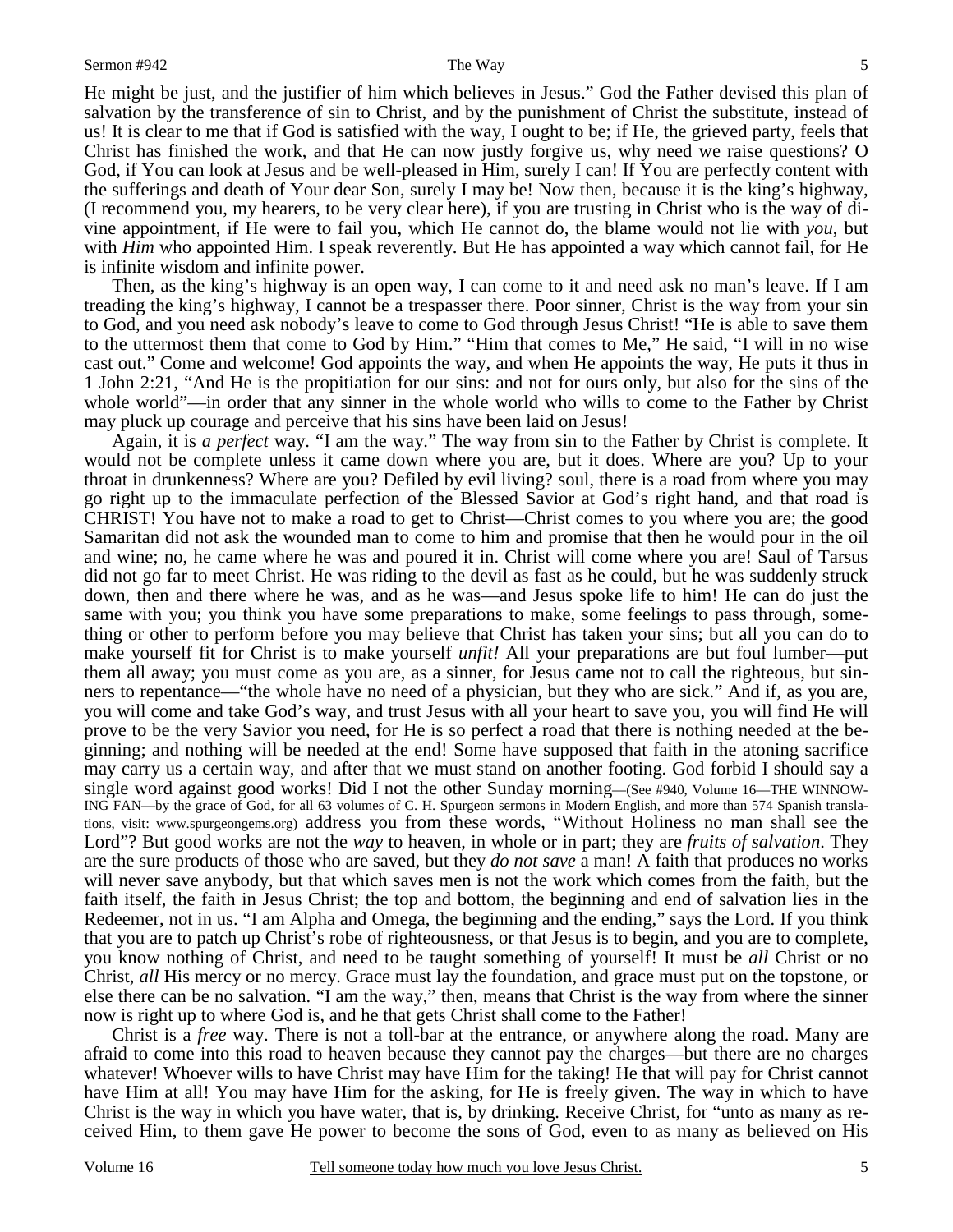name." There are no legal conditions of salvation laid down anywhere; I know it is sometimes said that repentance and faith are conditions—from one point of view, and in one aspect, I might tolerate the term—but truly and really there is no bargain made between God and a sinner. It is never you do this, and I will do that; it is always, "I will do this for you, and then you shall believe and repent as the result." If faith is, in one respect a condition, it is in another respect a gift of God, and though we are commanded to repent, yet Jesus is exalted on high to *give* repentance! So you poor sinners who have no repentance, or anything of your own, I bid you come to Jesus Christ for everything! He is the way, and the whole way; this is a free way—nothing to pay, nothing to do, nothing to be, nothing to bring, no merits, no deserving, no preparations. It is all of grace; all the Gift of God to the very vilest of the vile. Oh, it does sometimes seem too good to be true, that all for nothing I, a great sinner, shall be saved! But when I think of what the Savior is, that He is God; that He came from heaven; that He became a man for my sake; that He, the God-man, Immanuel, was born and died, and bore the wrath of God; by His grace I can believe it! And, O my Lord, I dare no more add any of my driveling merits to the worth of Your dear Son than of stitching some foul, infected rags from a dunghill to a garment made of worked gold! How could I put any nothingness of mine, that only my folly calls anything, side by side with the everprecious merits of Your dear Son?

Again, let me add, it is a *permanent* way. Jesus says, "I am the way"—not a way for Abraham, Isaac, and Jacob only, but for you; not for the apostles, and martyrs, and early saints only, but for YOU—

#### *"His precious blood shall never lose its power, Till all the ransomed church of God Are saved to sin no more."*

It is a way that never has been broken up, and never will be; all the floods of all His people's sins have never made a swamp or bog-hole in this blessed way; all the earthquakes and upheavals of our rebellious natures have never made a gap or chasm in this glorious way! Straight from the very gates of hell, where the sinner is by nature, right up to the hilltops of heaven, this glorious causeway runs in one unbroken line, and will, forever and forever, till every elect one shall be gathered safe into the eternal home!

Let me add it is a *joyful* way. You noted in the chapter we read that the redeemed are to return with songs, and everlasting joy is to be upon their heads. All believers in Christ as such are a happy and rejoicing people. "But," one says, "I have seen believers mourn!" That is because they wander from the way. If they continued simply trusting in the substitution of Christ; if they kept their eye on Him and on Him only, they would know no sorrow. Where there is no sin there is no sorrow; and when the believer knows that he has no sin—that it is put away in Christ, then he also has no sorrow. Then his peace is like a river, because his righteousness is as the waves of the sea. Dear heart, if you would be happy, come to Christ, and abide with Him!

Lastly on this point, He is *the only* way. So is He the only way that you *cannot* be saved if you trust anywhere else. This way which God has planned of laying sin upon the substitute, is such that it is the only possible way, and therefore God will not have you insult His wisdom and His grace by trying to patch up another! Do not try to find a way by your own feelings or your own works; there is no such way. All these supposed ways will end in disappointment and in ruin. Jesus Christ is the one foundation, build on Him. God help you to say, "I will now cast myself flat upon Christ, having no confidence in myself. I will make Him my confidence; He shall be my all in all." If you have done that, you are a saved soul! Go your way and rejoice with unspeakable joy!

Thus we see what kind of way it is, but for what *sort of people is it made?* Hurriedly in these two or three words I reply, *for all sorts of people.* Christ is the way to heaven for anybody and everybody who is led to walk there. Christ is the way to heaven for you, poor wanderer, though you have sought the theater and music hall, and worse places, to drive away your melancholy. Come to Jesus, for He is the way to peace, the very way for a wanderer like you! Christ is the way for exiles, for banished ones, for those who have not seen the face of God for many a day, though once they rejoiced in Him. Backslider, if you would get back to your God, Christ is the way. Christ is the way for captives. You who bear your chains clanking about you today, who feel as if you never would be free—take heart, take heart—there is a way of escape yet, and Christ is that way! Make a desperate push for it, and say, "I will throw myself into His arms; If He reject me I shall be the first one, but I will go and rest on the bloody sacrifice of that dear Son of God who sweat great drops of blood because of my heavy sins, my heavy, heavy sins. Christ is the way; let me add, for the poorest of the poor! Our Master, when He makes a feast, sends us out to bring in men and women from the highways and hedges, highwaymen and hedge birds—those who have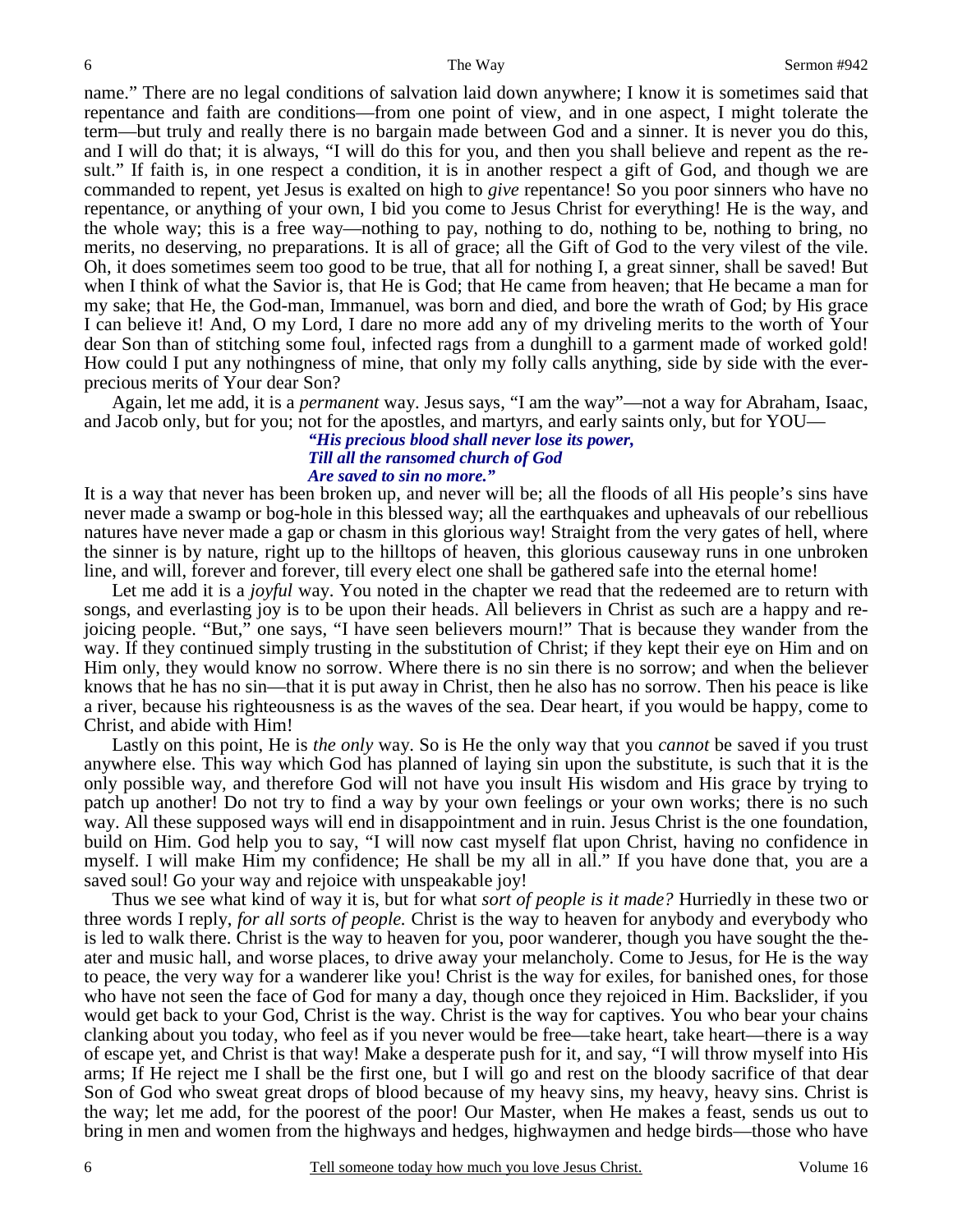God." **III.** The last point is, HOW WE MAKE CHRIST OUR WAY, AND WHETHER HE IS OUR WAY NOW.

condemned, say, "I will come now and trust in Jesus who died, the just for the unjust, to bring us to

How do we make Christ our way? Why, as we make any other way our way! We hear a man say, "This is my way." How does he make that his way? Has he got the title-deeds of it? Has he a charter from his Majesty? No, nothing of the sort! The way in which I shall make the Clapham Road my way after I have done preaching is by getting onto it. And the way in which Christ becomes a sinner's way is simply by going to Christ! That is all; you have no legal rights, no forms or ceremonies to go through you have but to come to the king's highway by trusting Christ and Christ is yours! "But may I," says one, "without any warrant, come and trust Christ?" What warrant do you need? The only warrant is God's permission, and you have a great deal more than that—you have God's *command*—which is more than permission! He has said, "Go you into all the world and preach the gospel to every creature. He that believes and is baptized shall be saved, but he that believes not shall be damned." In believing you do what that gospel warrants by its command! "Believe in the Lord Jesus Christ and you shall be saved," is God's word! You certainly have a right to do what God *commands* you to do, so that your right to trust Christ lies in God's command. He says He will save you through what Christ has done. Will you believe Him? Will you believe Him so as to trust today in what Christ has done? If you do not, you make God a liar. If you do, you glorify God by believing His testimony, and you glorify His Son by trusting in His work—and you are saved!

Now, in order to keep the way your own, all you do is to continue in it. How do you keep any other way as your own, but by a charter, by a fresh right that you had not at first? No, not at all. "This is my way," I say, "as long as I keep to that way. If I turn the other way, I cannot say that it is my way, at least nobody would believe a way to be my way if I went in a contrary direction! If I leap over the hedge and go off in another direction and say, "This is my way," I lie. Man alive—that is your way which you go; your possession of the way lies in your keeping the way. So now, Christian, Christ continues yours by the same way in which He became yours. That is by your *still trusting Him,* not by anything you *do*, or are by yourself, or in yourself. Because Jesus lives, you live also, not because of anything you do. "The just shall live by *faith*," not by any other means. You are not to begin in the Spirit, and then be made perfect in the flesh. You are not to begin to walk by confidence in Christ, and afterwards go on to walk by confidence in your own evidences and graces. Your evidences and graces will always shine best when you think the least of them, and always will be brightest with God when you look most at His dear Son, and not at them! If you ever take your best virtues and sanctifications, and make them a ground of hope, you are building on that which will crumble beneath you in the time of trial; but as long as you keep to this, "Still a sinner, but still washed in the blood; still in myself guilty, but no guilt of mine imputed to me, all laid on my substitute; still my best prayers, my best hymns, my almsgivings, my preaching, my all—all *defiled*—but yet I am clean through Him that washes my feet, and makes me clean in His most precious blood." This is the way to live, the way to live evermore, not only as a beginner, but when you are advanced in divine grace—the way to live when you are becoming a mature matron or veteran soldier, and the way when you come to die! It is especially, then, in those last moments, that we fling everything away but just what Christ has done; we might have been troubling ourselves a great deal before about marks, evidences, and so on, but when it comes to the last, we are like the good man who on his dying bed, tried to pick out what was good, and what was bad of his own doings. He said he was a long while judging them, but they were so much of a burden that he at last tied them all up in one bundle and flung them over, and rested on Christ alone! That is the very best thing for us all to do even now—

### *"None but Jesus, none but Jesus, Can do helpless sinners good."*

This will not make you unholy but holy. If you believe this, you will seek to honor and glorify God with all your might, and when you have done all, you will feel that you are unprofitable servants; and into His

7